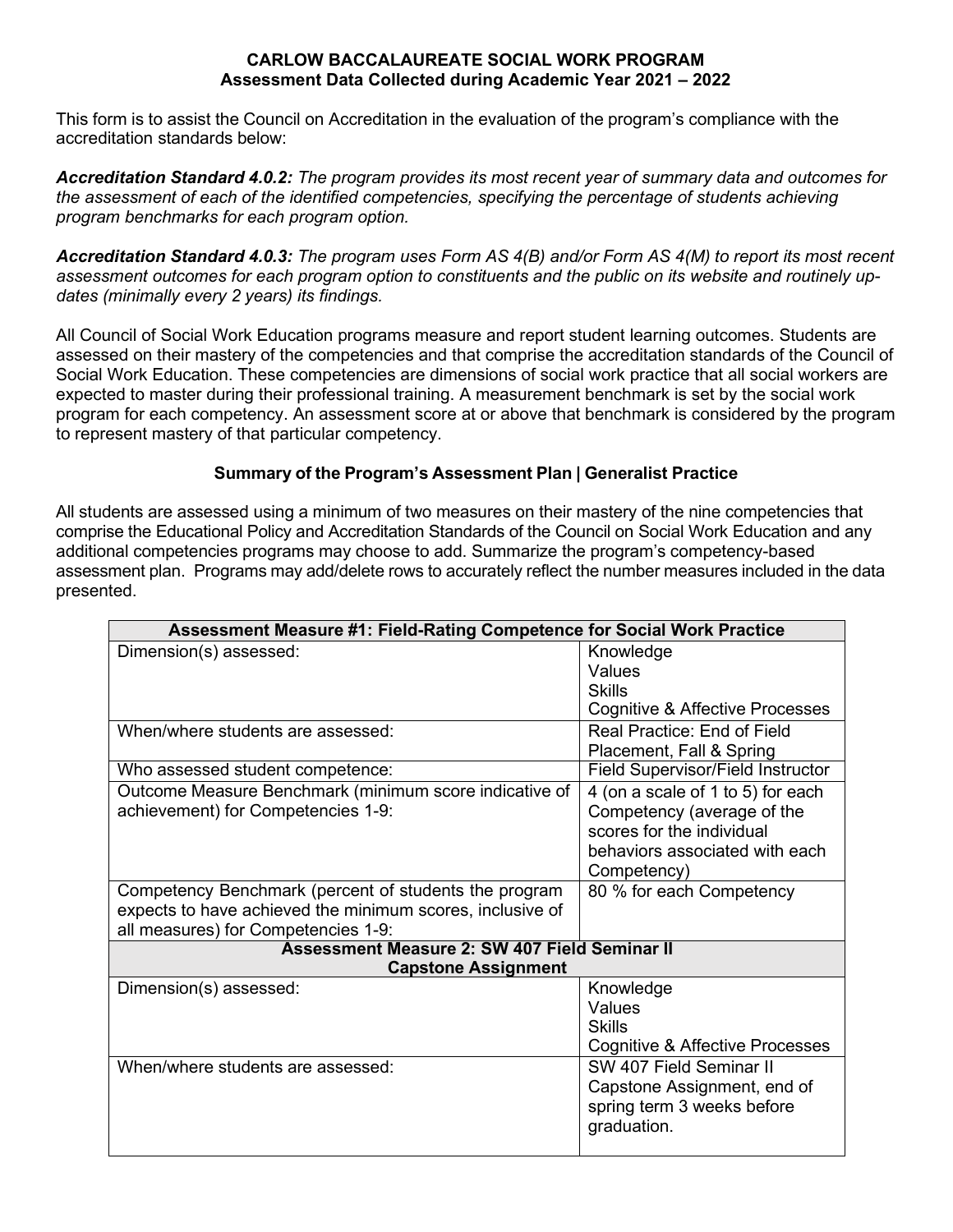| Who assessed student competence:                                                             | SW 407 Field Seminar II<br>Instructor and 1 Social Work<br>Faculty                                             |
|----------------------------------------------------------------------------------------------|----------------------------------------------------------------------------------------------------------------|
| Outcome Measure Benchmark (minimum score indicative of<br>achievement) for Competencies 1-9: | 4 (on a scale of 1 to 5) for each<br>Competency<br>(average of the scores of 2<br>graders for each Competency) |

| Competency Benchmark (percent of students the program<br>expects to have achieved the minimum scores, inclusive of<br>all measures) for Competencies 1-9: | 80% for each Competency |
|-----------------------------------------------------------------------------------------------------------------------------------------------------------|-------------------------|

## **CARLOW UNIVERSITY BACCALAUREATE SOCIAL WORK PROGRAM ASSESSMENT OF STUDENT LEARNING OUTCOMES 2021-2022**

| <b>COMPTENCY</b>                                                                                   | <b>COMPETENCY BENCHMARK (%)</b>                                                                                                                                                                                                                  | <b>PERCENTAGE</b><br><b>OF</b><br><b>STUDENTS</b><br><b>ACHIEVING</b><br><b>BENCHMARK</b><br>$N = 6$ |
|----------------------------------------------------------------------------------------------------|--------------------------------------------------------------------------------------------------------------------------------------------------------------------------------------------------------------------------------------------------|------------------------------------------------------------------------------------------------------|
| Competency 1: Demonstrate<br><b>Ethical and Professional</b><br>Behavior                           | 80% of BSW students will demonstrate competence<br>inclusive of 2 measures: Social Work Internship/Field<br><b>Education Core Competency Evaluation Rating Form</b><br>and SW 407 Field Seminar II Capstone Assignment<br>on the 9 Competencies. | 100%                                                                                                 |
| Competency 2: Engage<br>Diversity and Difference in<br>Practice                                    | 80% of BSW students will demonstrate competence<br>inclusive of 2 measures: Social Work Internship/Field<br><b>Education Core Competency Evaluation Rating Form</b><br>and SW 407 Field Seminar II Capstone Assignment<br>on the 9 Competencies. | 92%                                                                                                  |
| Competency 3: Advance<br>Human Rights and Social,<br>Economic, and<br><b>Environmental Justice</b> | 80% of BSW students will demonstrate competence<br>inclusive of 2 measures: Social Work Internship/Field<br><b>Education Core Competency Evaluation Rating Form</b><br>and SW 407 Field Seminar II Capstone Assignment<br>on the 9 Competencies. | 92%                                                                                                  |
| Competency 4: Engage In<br>Practice-informed Research<br>and Research-informed<br>Practice         | 80% of BSW students will demonstrate competence<br>inclusive of 2 measures: Social Work Internship/Field<br><b>Education Core Competency Evaluation Rating Form</b><br>and SW 407 Field Seminar II Capstone Assignment<br>on the 9 Competencies. | 92%                                                                                                  |
| Competency 5: Engage in<br><b>Policy Practice</b>                                                  | 80% of BSW students will demonstrate competence<br>inclusive of 2 measures: Social Work Internship/Field<br><b>Education Core Competency Evaluation Rating Form</b><br>and SW 407 Field Seminar II Capstone Assignment<br>on the 9 Competencies. | 92%                                                                                                  |
| Competency 6: Engage with<br>Individuals, Families,<br>Groups, Organizations, and<br>Communities   | 80% of BSW students will demonstrate competence<br>inclusive of 2 measures: Social Work Internship/Field<br><b>Education Core Competency Evaluation Rating Form</b><br>and SW 407 Field Seminar II Capstone Assignment<br>on the 9 Competencies. | 83%                                                                                                  |
| Competency 7: Assess<br>Individuals, Families,<br>Groups, Organizations, and<br>Communities        | 80% of BSW students will demonstrate competence<br>inclusive of 2 measures: Social Work Internship/Field<br><b>Education Core Competency Evaluation Rating Form</b><br>and SW 407 Field Seminar II Capstone Assignment<br>on the 9 Competencies. | 83%                                                                                                  |